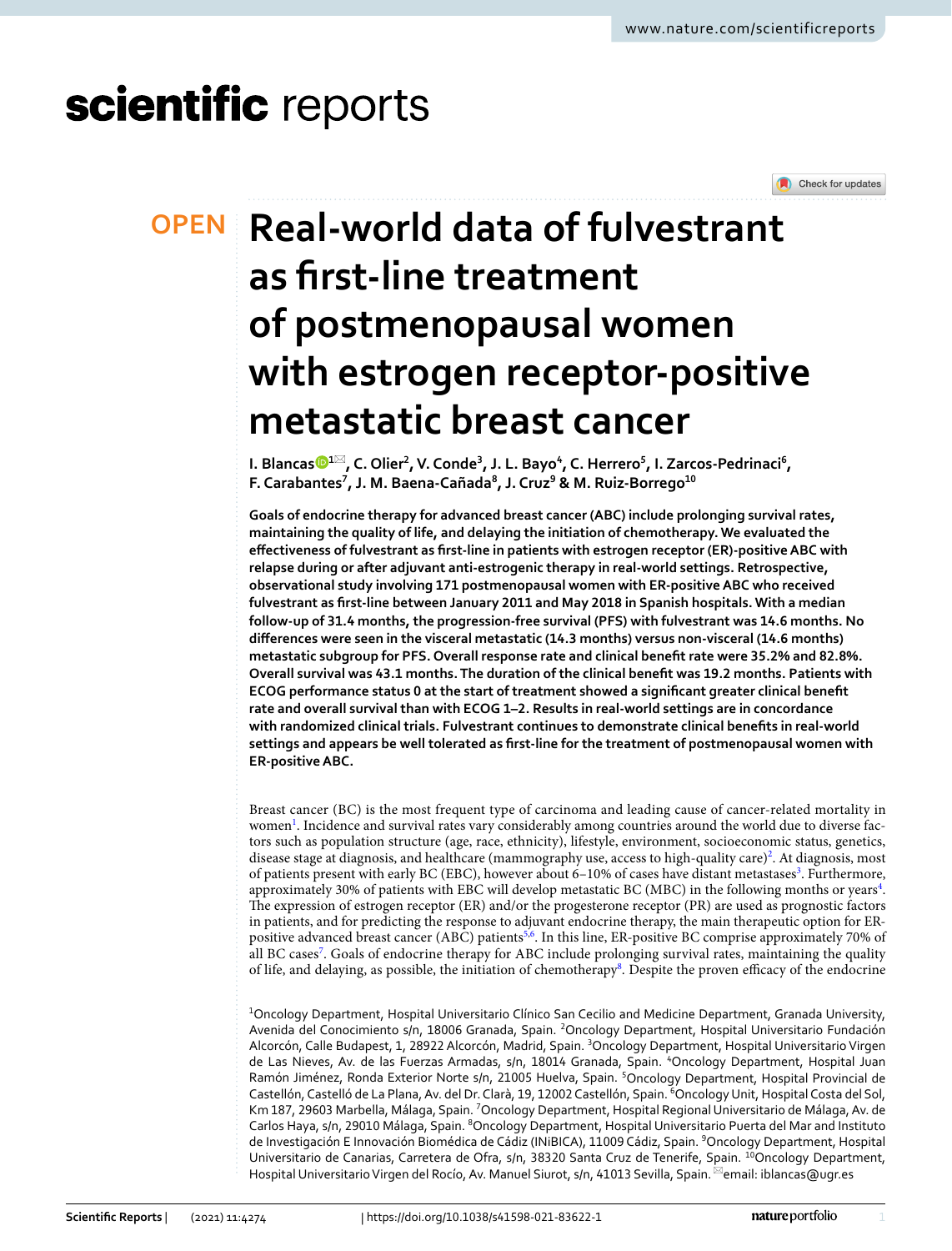therapy in these patients, one in three cases will develop resistance and, thus, disease progression<sup>[9](#page-7-8)</sup>. Recently, cyclin-dependent kinase 4/6 (CDK4/6) inhibitors combined with endocrine therapy have been recommended in first- or second-line treatment for patients with ER-positive/HER2-negative MBC<sup>10</sup>. However, there are still many patients who, due to comorbidities, elderly fragility or in order to avoid an added toxicity, could be suitable for receiving only hormonotherapy on this scenario. Thus, it seems relevant to know exactly what to expect from fulvestrant in frst-line treatment of MBC with real-world data. Fulvestrant is a synthetic, selective ER antagonist that triggers the degradation of the ER protein<sup>[11](#page-7-10)</sup>. Several phase 3 trials have demonstrated the efficacy and safety of fulvestrant, in monotherapy and in combination with other agents, for the treatment of ER-positive ABC. One of them is the international FALCON trial that compared the efficacy of fulvestrant with an aromatase inhibitor, anastrozole, in 462 ER-positive ABC patients who had not received previously an endocrine therapy<sup>12</sup>. Fulvestrant showed superior efficacy in terms of progression-free survival (PFS, 16.6 months; 95% confidence interval, 95% CI 13.8–21.0 months) than anastrozole (13.8 months, 95% CI 12.0–16.6 months), and similar rates of adverse events (AEs). Real-world evidence is an important step for completing data obtained from randomized clinical trials<sup>13</sup>. Therefore, the objective of the present study was to evaluate the effectiveness of fulvestrant as first-line for the treatment of patients with ER-positive MBC with relapse during or afer the completion of adjuvant antiestrogenic therapy in real-world settings.

# **Material and methods**

Tis retrospective, observational study involved postmenopausal women with ER-positive ABC who received fulvestrant as frst-line between January 2011 and May 2018. A total of 11 centers across Spain participated in the study. Inclusion criteria were: Informed consent written and signed prior to any specifc study of procedures (in the case of patients who died at the time of inclusion, there were no signed informed consent, so the researcher assumed responsibility for data protection and confdentiality); postmenopausal women, according to NCCN defnition, i.e. those who underwent a previous bilateral oophorectomy, aged≥60 years, or aged<60 years and amenorrhea for≥12 months in the absence of chemotherapy, tamoxifen, toremifene or ovarian suppression, as well as follicle-stimulating hormone and estradiol<sup>[14](#page-7-13)</sup>; diagnosis of MBC with histological/cytological confirmation; positive hormone receptor status (ER-positive and/or PgR-positive) from primary or metastatic tumor tissue receptors; Eastern Cooperative Oncology performance status (ECOG PS) score of 0, 1 or 2 at the time of starting fulvestrant<sup>15</sup>; having experienced recurrence during or after completing the adjuvant anti-estrogenic therapy; and receiving fulvestrant 500 mg as frst-line, i.e. subsequently to the recurrence. Exclusion criteria included: Patients who were not available for the signature date of informed consent (in the case of patients alive at the time of study inclusion) or later than the date of baseline study; having received fulvestrant previously; having received any other therapy (diferent to fulvestrant) afer the recurrence; previous neoplasia (other than BC or treatment for basal or squamous cell carcinoma of the skin or cervical carcinoma in situ) unless it has been treated curatively with no evidence of disease in the last 5 years; and patients with HER2-positive BC (3-positive HER2 overexpression by immunohistochemistry or positive gene amplifcation by fuorescence in situ hybridization or similar techniques). The status of ER and PgR was evaluated by using an immunohistochemical analysis with antibodies against ER and PgR, respectively<sup>16</sup>. The classification of Luminal A and B was also established according to immunohistochemistry, i.e. luminal A (ER-positive, PgR-positive, HER2-neagtive, Ki67%≤20), and luminal B (other cases)<sup>[16](#page-7-15),[17](#page-7-16)</sup>. Patients were followed-up for a minimum period of 12 months were in accordance with Declaration of Helsinki and approved by the Ethics Committee of Hospital Universitario San Cecilio (Spain).

**Studied variables.** The effectiveness of fulvestrant was determined in terms of PFS. The PFS was defined as the elapsed time between start of treatment with fulvestrant and disease progression or death, by any cause. Secondary endpoints included: overall survival (OS), overall response rate (ORR), duration of the response, clinical beneft rate (CBR), duration of the clinical beneft (DoCB), response to subsequent treatments, progressionfree rate (PFR), safety, and tolerability. The OS was defined as the elapsed time between start of treatment with fulvestrant and death, by any cause. At the time of data collection, data from patients who were alive without progression were censored for the survival analysis on the date of their last follow-up. The ORR was calculated as the sum of complete response (CR) and partial response (PR); whereas CBR as CR, PR and stable disease (SD) persisting for≥24 weeks. Te PFR was defned as the proportion of patients who remained with no disease progression or death. Te AEs were reported by using the Common Terminology Criteria for Adverse Events (CTCAE) V4.0. Primary endocrine resistance was defned as the relapse occurrence while on the frst 2 years of adjuvant endocrine treatment; secondary endocrine resistance as the relapse occurrence while on adjuvant endocrine treatment but after the first 2 years; and hormone-sensitive patients as the relapse occurrence after 1 year of fnishing 5 years on adjuvant endocrine treatment.

**Statistical analysis.** Quantitative variables were expressed as median, interquartile range (IQR) or 95% CI; whereas qualitative ones as absolute and relative frequencies. Survival analyses were carried out by following Kaplan–Meier methodology. Comparison of survival curves between subgroups was performed using Logrank tests. Comparison of variables between subgroups was carried out using parametric (T test or analysis of variance, ANOVA), or nonparametric (Mann–Whitney U or Kruskal–Wallis) tests, when appropriate. Statistical significance was established when *p*≤0.05. All statistical procedures were performed using SAS software 9.4.

**Ethics approval.** Procedures were in accordance with Declaration of Helsinki and approved by the Ethics Committee of Hospital Universitario San Cecilio (Spain).

2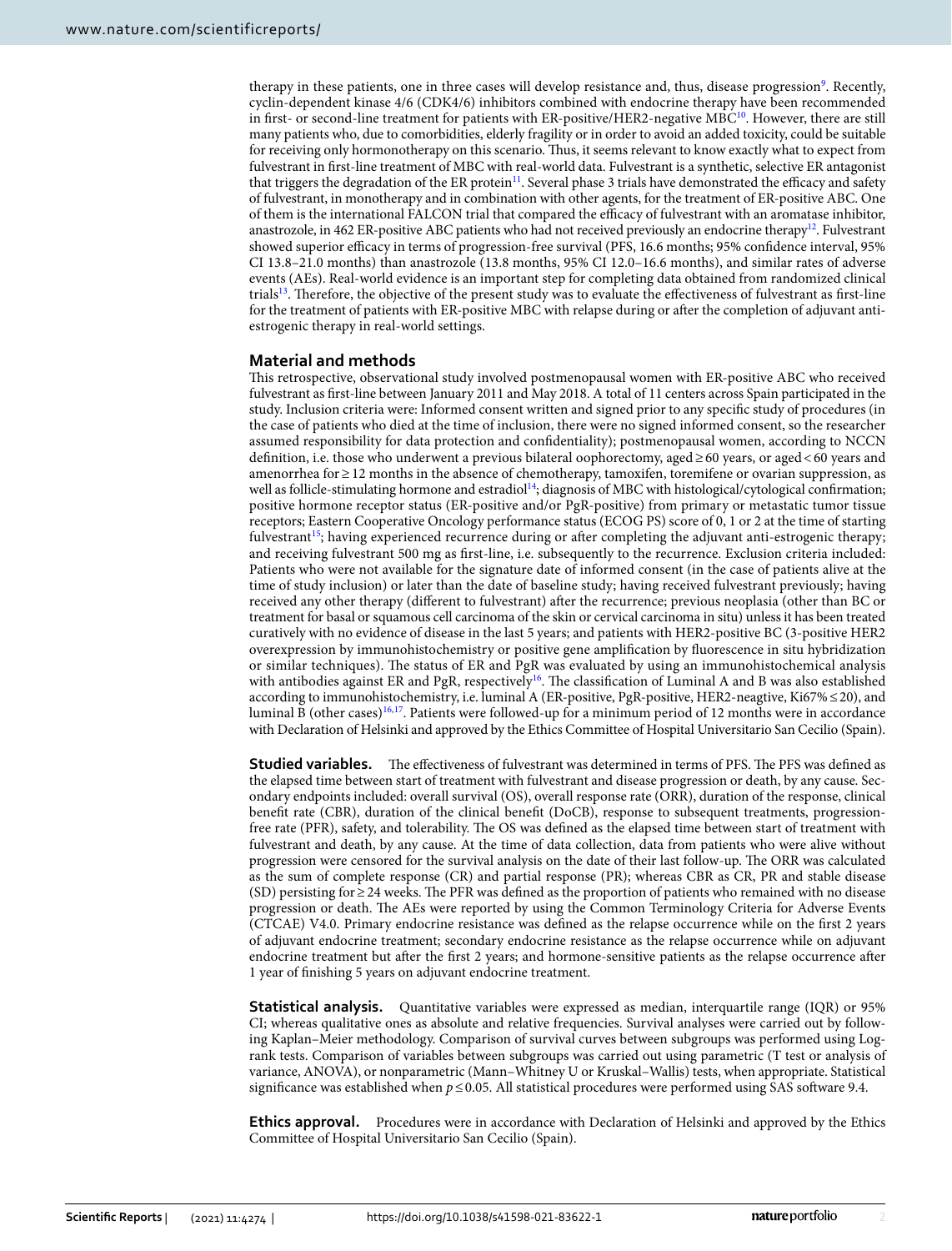

<span id="page-2-0"></span>**Figure 1.** Patient fowchart. (**a**) Informed consent written and signed prior to any specifc study of procedures. In the case of patients who died at the time of inclusion, there were no signed informed consent, so the researcher assumed responsibility for data protection and confdentiality when recording the data; (**b**) Patients who experienced relapse during or after the end of adjuvant anti-estrogenic therapy and received first-line treatment with Fulvestrant 500 mg per month during the study period (started treatment with Fulvestrant January 1, 2011 to May 30, 2018.

**Consent to participate.** All patients signed the informed consent to participate before being included in the study.

# **Results**

**Study population.** A total of 171 patients were recruited in the study; however, 128 fulfilled the inclusion criteria. A patient fowchart is shown in Fig. [1](#page-2-0). Patients had a median age of 69.2 years (IQR, 59.0–78.9 years) at the time of study inclusion. Ductal carcinoma (76.6% of patients) was the most predominant histological type of the EBC; predominantly of grade 2 (moderately diferentiated, 59.8% of patients). Demographic and clinical characteristics of patients are shown in Table [1](#page-4-0). At the time of EBC diagnosis, 68.8% of patients were ER-positive, 78.9% PgR-positive, 68.6% showed a low Ki67 proliferation index (≤20%). None of the patients presented with de novo metastatic disease. The median time from diagnosis of early disease to ABC was 6.8 years (IQR, 3.7–10.5 years). Biopsy for metastatic location was performed in 47.7% of patients. A total of 51.6% of patients developed metastases in non-visceral locations (41.5% in bones, 10.2% in local relapse). At the time of starting treatment with fulvestrant, 93.0% of patients had ECOG PS 0–1. Te median duration of the treatment with fulvestrant was 14.0 months (IQR, 6.9–26.6 months).

**Efectiveness outcomes.** With a median follow-up period of 31.4 months, the median PFS with fulvestrant was 14.6 months (95% CI 10.9–19.9 months; Fig. [2](#page-4-1)). Efectiveness outcomes considering subgroups of patients are shown in Table [2.](#page-5-0) No diferences in PFS were found regarding type of cancer, Ki67 proliferation index, ECOG PS at the start of treatment with fulvestrant, metastasis location, adjuvant treatments, and endocrine resistance. However, patients ER-positive/ PgR-positive in ABC (on biopsy, median 23.2 months; 95% CI 11.5–25.2 months) showed a signifcant longer PFS than ER-positive /PgR-negative (median 16.1 months; 95% CI 1.6–21.5 months; *p*=0.048). The CBR was 82.8% (95% CI 75.1–88.9%). Significant differences in CBR were found regarding: hormone receptors (at EBC; 86.1% for ER-positive/ PgR-positive versus 70.4% for ERpositive /PgR-negative; *p*=0.054); hormone receptors (at ABC, on biopsy; 95.4% for ER-positive / PgR-positive versus 53.8% for ER-positive /PgR-negative; *p*=0.001); and ECOG PS at the start of treatment (90.9% for ECOG 0 versus 74.2% for ECOG 1–2;  $p=0.012$ ). The median of DoCB with fulvestrant was 19.2 months (95% CI 14.0–24.1 months). The ORR was 35.2% (95% CI 26.9–44.1%). No significant differences in DoCB or ORR were found regarding subgroups (data not shown). The median OS from the start of the fulvestrant treatment was 43.1 months (95% CI 35.0–52.3 months; Fig. [3](#page-6-0)). Patients with ECOG PS 0 at the start of treatment (median 47.6 months; 95% CI 35.7–70.2 months) showed a signifcant longer OS than those with ECOG PS 1–2 (median 36.5 months; 95% CI 26.9–50.1 months; *p*=0.024). No diferences in OS were found regarding type of cancer, hormone receptor, Ki67 proliferation index, metastasis location, adjuvant treatments, and endocrine resistance. The PFR was 26.6% (95% CI 19.1–35.1%). No differences in PFR were found regarding subgroups (data not shown). A total of 96 patients initiated a subsequent treatment afer disease progression with fulvestrant: chemotherapy (46 patients, 47.9%); hormonal therapy (46 patients, 47.9%), and radiotherapy (4 patients; 4.2%). Afer this treatment, 78.1% were free of progression: 73.9% in patients with chemotherapy, 75.0% with radiotherapy,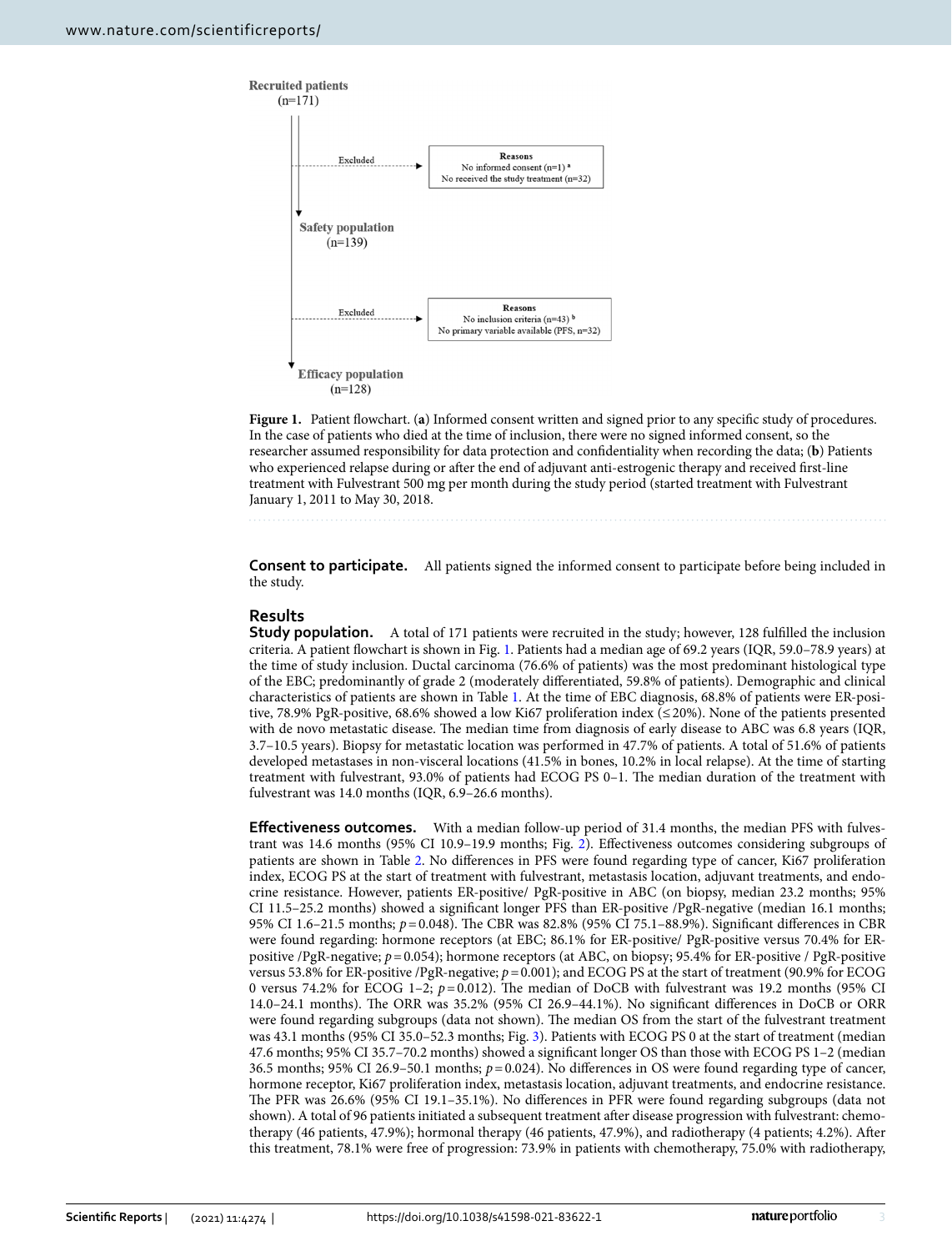|                                                            | Patients ( $N = 128$ )* |  |  |  |  |  |
|------------------------------------------------------------|-------------------------|--|--|--|--|--|
| Age at study inclusion, median years (IQR)                 | 69.2 (59.0-78.9)        |  |  |  |  |  |
| Early breast cancer                                        |                         |  |  |  |  |  |
| Time from diagnosis to study inclusion, median years (IQR) | $11.1(7.6-15.6)$        |  |  |  |  |  |
| Histological type, n (%)                                   |                         |  |  |  |  |  |
| Ductal carcinoma                                           | 98 (76.6)               |  |  |  |  |  |
| Lobular carcinoma                                          | 20(15.6)                |  |  |  |  |  |
| Mucinous carcinoma                                         | 3(2.3)                  |  |  |  |  |  |
| Others                                                     | 7(5.5)                  |  |  |  |  |  |
| Cancer grade, n (%)                                        |                         |  |  |  |  |  |
| N available                                                | 117                     |  |  |  |  |  |
| Grade 1 (Differentiated)                                   | 25(21.4)                |  |  |  |  |  |
| Grade 2 (Moderately differentiated)                        | 70 (59.8)               |  |  |  |  |  |
| Grade 3 (Poorly differentiated)                            | 22(18.8)                |  |  |  |  |  |
| Hormone receptors, n (%)                                   |                         |  |  |  |  |  |
| ER-positive                                                | 88 (68.8)               |  |  |  |  |  |
| PgR-positive                                               | 101 (78.9)              |  |  |  |  |  |
| Ki67 proliferation index, n (%)                            |                         |  |  |  |  |  |
| N available                                                | 121                     |  |  |  |  |  |
| Low $(\leq 20\%)$                                          | 83 (68.6)               |  |  |  |  |  |
| High (>20%)                                                | 38 (31.4)               |  |  |  |  |  |
| Unknown                                                    | 7                       |  |  |  |  |  |
| Type of cancer, n (%)                                      |                         |  |  |  |  |  |
| N available                                                | 121                     |  |  |  |  |  |
| Luminal A                                                  | 61(50.4)                |  |  |  |  |  |
| Luminal B                                                  | 60 (49.6)               |  |  |  |  |  |
| Unknown                                                    | 7                       |  |  |  |  |  |
| Adjuvant treatments, n (%)                                 |                         |  |  |  |  |  |
| Chemotherapy                                               | 128 (100.0)             |  |  |  |  |  |
| Hormonal                                                   | 128 (100.0)             |  |  |  |  |  |
| Radiotherapy                                               | 128 (100.0)             |  |  |  |  |  |
| Advanced breast cancer**                                   |                         |  |  |  |  |  |
| Time from diagnosis to study inclusion, median years (IQR) | $4.0(2.5-6.0)$          |  |  |  |  |  |
| Time from early to advanced disease, median years (IQR)    | $6.8(3.7-10.5)$         |  |  |  |  |  |
| Hormone receptors - on biopsy, n (%)                       |                         |  |  |  |  |  |
| N available                                                | 61                      |  |  |  |  |  |
| ER-positive                                                | 38 (62.3)               |  |  |  |  |  |
| PgR-positive                                               | 43 (70.4)               |  |  |  |  |  |
| Unknown                                                    | 67                      |  |  |  |  |  |
| Ki67 proliferation index, n (%)                            |                         |  |  |  |  |  |
| N available                                                | 56                      |  |  |  |  |  |
| Low $(\leq 20\%)$                                          | 33 (58.9)               |  |  |  |  |  |
| $High ( > 20\%)$                                           | 23(41.1)                |  |  |  |  |  |
| Unknown                                                    | 72                      |  |  |  |  |  |
| Type of cancer, n (%)                                      |                         |  |  |  |  |  |
| N available                                                | 85                      |  |  |  |  |  |
| Luminal A                                                  | 41 (48.2)               |  |  |  |  |  |
| Luminal B                                                  | 44 (51.8)               |  |  |  |  |  |
| Unknown                                                    | 43                      |  |  |  |  |  |
| Metastasis location, n (%)                                 |                         |  |  |  |  |  |
| Visceral                                                   | 62 (48.4)               |  |  |  |  |  |
| Bone                                                       | 53 (41.4)               |  |  |  |  |  |
| Local relapse                                              | 13(10.2)                |  |  |  |  |  |
| Previous treatments in the adjuvant setting, n (%)         |                         |  |  |  |  |  |
| N available                                                | 127                     |  |  |  |  |  |
| Aromatase inhibitor                                        | 74 (58.3)               |  |  |  |  |  |
| Aromatase inhibitor + tamoxifene                           | 27(21.3)                |  |  |  |  |  |
| Continued                                                  |                         |  |  |  |  |  |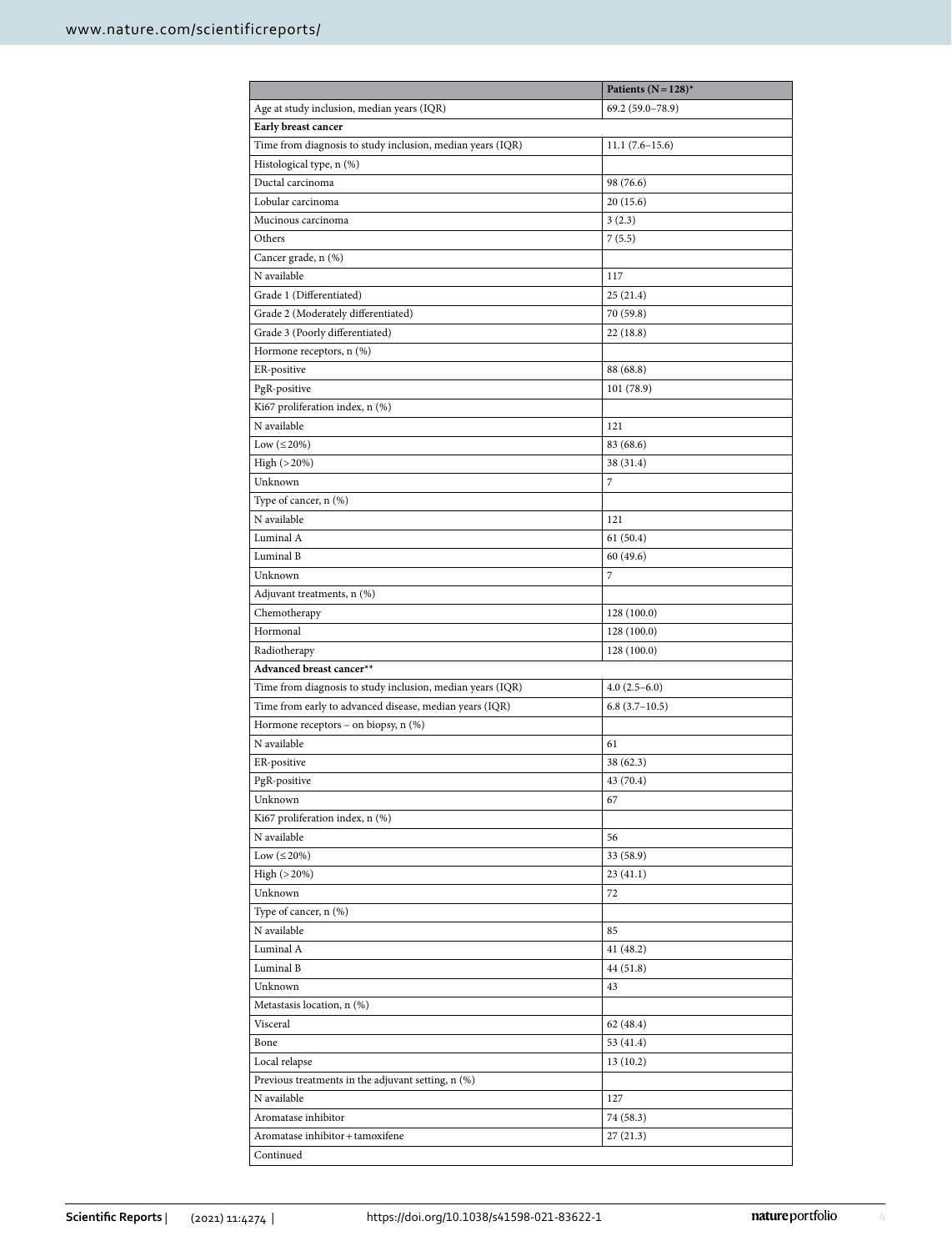|                                                                        | Patients ( $N = 128$ )*                   |  |  |  |  |  |
|------------------------------------------------------------------------|-------------------------------------------|--|--|--|--|--|
| Tamoxifene                                                             | 26(20.5)                                  |  |  |  |  |  |
| Unknown                                                                | 1                                         |  |  |  |  |  |
| <b>Treatment with fulvestrant</b>                                      |                                           |  |  |  |  |  |
| Time from diagnosis of ABC and start of treatment, median months (IQR) | $0.9(0.3-1.8)$                            |  |  |  |  |  |
| ECOG PS at start of treatment, n (%)                                   |                                           |  |  |  |  |  |
| $\mathbf{0}$                                                           | 66 (51.6)                                 |  |  |  |  |  |
| 1                                                                      | 53 (41.4)                                 |  |  |  |  |  |
| $\overline{2}$                                                         | 9(7.0)                                    |  |  |  |  |  |
| Duration of the treatment, median months (IQR)                         | $14.0(6.9-26.6)$                          |  |  |  |  |  |
| Endocrine resistance                                                   |                                           |  |  |  |  |  |
| Primary endocrine resistance, n (%)                                    | 24 (18.8), 114 (89.1), and 24 (18.8) ***  |  |  |  |  |  |
| Secondary endocrine resistance, n (%)                                  | 90 (70.3), 114 (89.1), and 104 (81.2) *** |  |  |  |  |  |
| Hormone-sensitive patients, n (%)                                      | 14 (10.9), 14 (10.9), and 104 (81.2) ***  |  |  |  |  |  |

<span id="page-4-0"></span>**Table 1.** Demographic and clinical characteristics of patients. *IQR* interquartile range, *EBC* early breast cancer, *ER* estrogen receptor, *PgR* progesterone receptor, *ECOG PS* Eastern Cooperative Oncology Group performance status. \*Available n for each variable is 128, unless otherwise indicated. \*\*None of the patients presented with de novo metastatic disease. Metastatic information is from the same patients with early breast cancer. \*\*\*First n (%) for primary endocrine resistance, secondary endocrine resistance and hormone-sensitive patients calculated separately; second n (%) for the combination of primary with secondary endocrine resistance, and hormone-sensitive patients; and third n (%) for primary endocrine resistance, and the combination of secondary endocrine resistance with hormone-sensitive patients.



<span id="page-4-1"></span>

and 82.6% with hormonal therapy. A total of 42 patients reported a second subsequent treatment: Chemotherapy (64.3%), hormonal therapy (26.2%), and radiotherapy (9.5%).

**Safety profile.** The number of evaluable patients for safety analyses was 139. Of them, 93 patients (66.9%) experienced a total of 553 AEs.12 patients (8.6%) reported 14 serious AEs no related with the treatment: respiratory/thoracic/mediastinal disorders (4 cases), gastrointestinal disorders (2 cases), hepatobiliary disorders (2 cases), infections and infestations (2 cases), musculoskeletal and connective tissue disorders (2 cases), injury/ poisoning/procedural complications (1 case), and metabolism and nutrition disorders (1 case). The most prevalent AEs were: musculoskeletal and connective tissue disorders (53 patients, 38.1%), asthenia (48, 34.5%), injection site reactions (30, 21.6%), nausea (18, 12.9%), decreased appetite (18, 12.9%), and diarrhea (15, 10.8%). 32 AEs (5.8% of the total) were causal relationship: Injection site reaction or hypersensitivity (7); asthenia (7); gastrointestinal disorders (6); musculoskeletal and connective tissue disorders (3); blood and lymphatic system disorders (2); respiratory- thoracic and mediastinal disorders (2); headache (1); fatigue (1); tachycardia (1); nail disorder (1); and decreased appetite (1) (Table [3\)](#page-6-1). One patient died because of a serious AE (grade 5 hemoptysis) not related with the fulvestrant.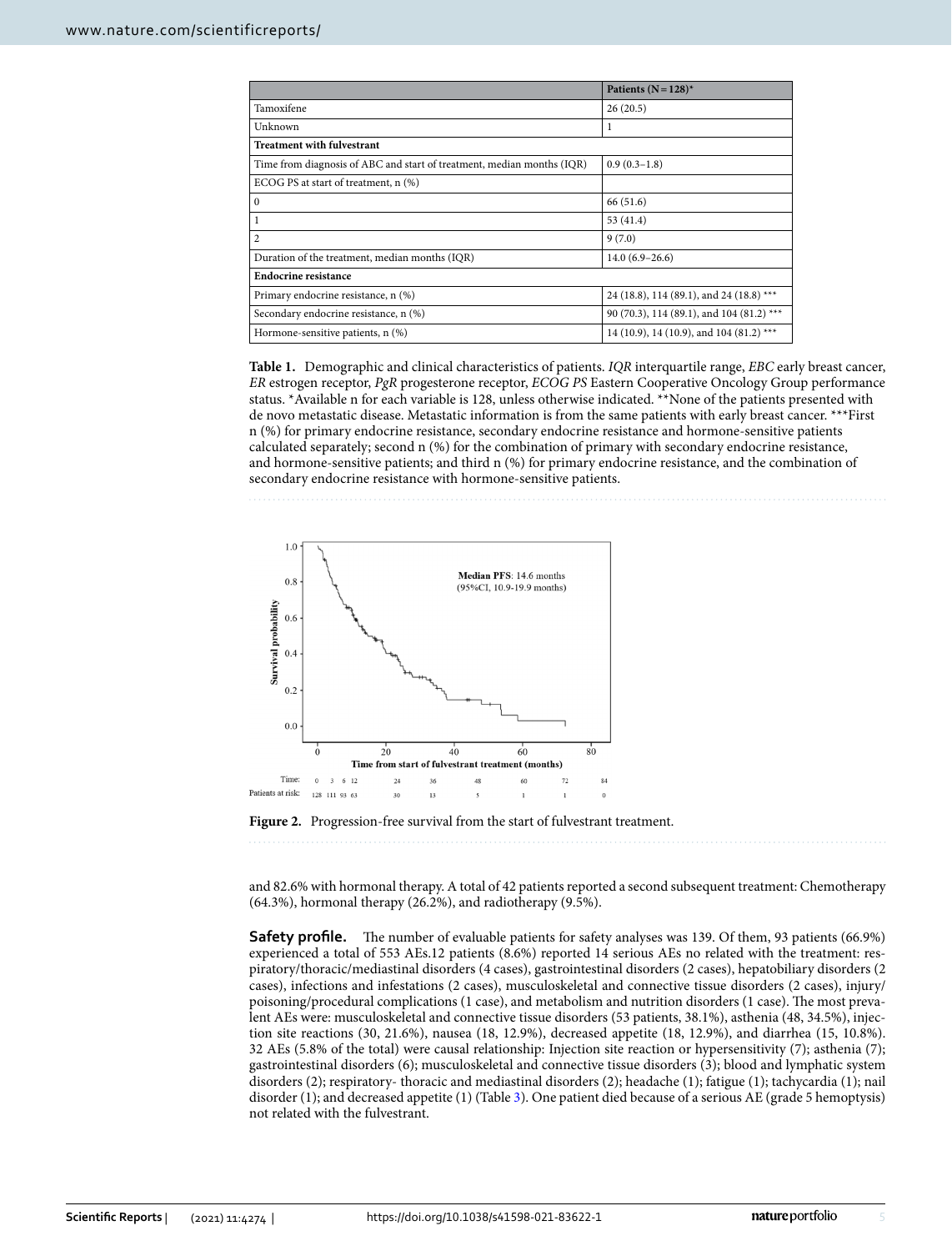|                                                                |     | Progression-free survival |               | Clinical benefit rate |           | Overall survival |        |               |         |
|----------------------------------------------------------------|-----|---------------------------|---------------|-----------------------|-----------|------------------|--------|---------------|---------|
|                                                                | N   | Median                    | 95% CI        | p value               | $n(\%)$   | p value          | Median | 95% CI        | p value |
| Type of cancer (EBC)                                           |     |                           |               |                       |           |                  |        |               |         |
| Luminal A                                                      | 61  | 16.9                      | $11.5 - 23.6$ | 0.570                 | 54 (88.5) | 0.198            | 43.1   | $35.0 - 60.3$ | 0.340   |
| Luminal B                                                      | 60  | 13.2                      | $7.4 - 21.5$  |                       | 48 (80.0) |                  | 40.0   | $26.9 - 58.6$ |         |
| Type of cancer (ABC, on biopsy of the metastasis)              |     |                           |               |                       |           |                  |        |               |         |
| Luminal A                                                      | 25  | 18.8                      | $8.3 - 27.4$  | 0.208                 | 23 (92.0) | 0.249            | 49.6   | $25.3 - 83.8$ | 0.733   |
| Luminal B                                                      | 26  | 16.9                      | $3.4 - 21.5$  |                       | 20 (76.9) |                  | 52.3   | $23.0 - N.R$  |         |
| Hormone receptors (EBC)                                        |     |                           |               |                       |           |                  |        |               |         |
| ER-positive / PgR-positive                                     | 101 | 18.1                      | $11.7 - 23.2$ |                       | 87 (86.1) | 0.054            | 44.4   | $35.0 - 55.8$ | 0.260   |
| ER-positive /PgR-negative                                      | 27  | 10.9                      | $6.8 - 27.7$  | 0.328<br>19 (70.4)    |           |                  | 34.5   | $20.3 - 78.0$ |         |
| Hormone receptors (ABC, on biopsy of the metastasis)           |     |                           |               |                       |           |                  |        |               |         |
| ER-positive / PgR-positive                                     | 43  | 23.2                      | $11.5 - 25.2$ |                       | 41 (95.4) |                  | 49.6   | $35.7 - 68.4$ | 0.224   |
| ER-positive /PgR-negative                                      | 13  | 16.1                      | $1.6 - 21.5$  | 0.048                 | 7(53.8)   | 0.001            | 29.9   | $16.9 - 58.6$ |         |
| Ki67 proliferation index (EBC)                                 |     |                           |               |                       |           |                  |        |               |         |
| Low $(\leq 20\%)$                                              | 83  | 14.6                      | $10.6 - 19.9$ | 0.748                 | 72 (86.8) |                  | 44.4   | $25.6 - 58.6$ | 0.371   |
| High (>20%)                                                    | 38  | 14.3                      | $5.5 - 24.3$  |                       | 30 (80.0) | 0.274            | 43.1   | $35.0 - 55.8$ |         |
| Ki67 proliferation index (ABC, on biopsy of the metastasis)    |     |                           |               |                       |           |                  |        |               |         |
| Low $(\leq 20\%)$                                              | 33  | 16.1                      | $8.3 - 24.1$  | 0.888                 | 20 (87.0) |                  | 40.0   | $23.9 - 40.7$ | 0.692   |
| High (>20%)                                                    | 23  | 19.8                      | $5.8 - 23.6$  |                       | 28 (84.9) | 1.000            | 52.3   | $25.4 - N.R$  |         |
| ECOG PS at the start of treatment                              |     |                           |               |                       |           |                  |        |               |         |
| $\bf{0}$                                                       | 66  | 14.6                      | $10.9 - 25.0$ |                       | 60 (90.9) | 0.012            | 47.6   | $35.7 - 70.2$ | 0.024   |
| $1 - 2$                                                        | 62  | 14.0                      | $7.7 - 19.9$  | 0.760                 | 46 (74.2) |                  | 36.5   | $26.9 - 50.1$ |         |
| <b>Metastasis location</b>                                     |     |                           |               |                       |           |                  |        |               |         |
| Visceral                                                       | 62  | 14.3                      | $10.7 - 24.1$ |                       | 49 (79.0) | 0.272            | 38.0   | $29.9 - 47.6$ | 0.343   |
| Non-visceral                                                   | 66  | 14.6                      | $10.2 - 23.2$ | 0.901                 | 57 (86.4) |                  | 49.6   | $35.0 - 59.1$ |         |
| Previous treatments in the adjuvant setting                    |     |                           |               |                       |           |                  |        |               |         |
| Aromatase inhibitor                                            | 74  | 16.1                      | $10.2 - 19.9$ |                       | 59 (79.7) | 0.557            | 36.5   | $30.9 - 52.3$ | 0.692   |
| Aromatase inhibitor + tamoxifene                               | 27  | 23.2                      | $12.0 - 27.4$ | 0.758                 | 24 (88.9) |                  | 55.8   | $29.9 - 70.2$ |         |
| Tamoxifene                                                     | 26  | 12.1                      | $6.0 - 31.8$  |                       | 22 (84.6) |                  | 47.4   | $25.4 - 58.6$ |         |
| Resistance 1                                                   |     |                           |               |                       |           |                  |        |               |         |
| Primary endocrine resistance                                   | 24  | 12.0                      | $10.0 - 25.0$ |                       | 19 (79.2) |                  | 31.7   | $23.9 - 47.6$ |         |
| Secondary endocrine resistance                                 | 90  | 14.6                      | $10.0 - 23.2$ | 0.551                 | 75 (83.3) | 0.931            | 45.3   | $35.0 - 58.6$ | 0.223   |
| Hormone-sensitive patients                                     | 14  | 19.5                      | $6.8 - 47.9$  |                       | 12 (85.7) |                  | 52.0   | $25.3 - 74.5$ |         |
| <b>Resistance 2</b>                                            |     |                           |               |                       |           |                  |        |               |         |
| Primary/secondary endocrine resistance                         | 114 | 14.3                      | $10.6 - 19.8$ |                       | 94 (82.5) | 1.000            | 40.3   | $32.9 - 50.1$ | 0.509   |
| Hormone-sensitive patients                                     | 14  | 19.5                      | $6.8 - 47.9$  | 0.275                 | 12(85.7)  |                  | 52.0   | $25.3 - 74.5$ |         |
| <b>Resistance 3</b>                                            |     |                           |               |                       |           |                  |        |               |         |
| Primary endocrine resistance                                   | 24  | 12.0                      | $10.0 - 25.0$ | 0.795                 | 19 (79.2) | 0.561            | 31.7   | $23.9 - 47.6$ | 0.092   |
| Secondary endocrine resistance/hor-<br>mone-sensitive patients | 104 | 16.9                      | $10.7 - 23.2$ |                       | 87 (83.7) |                  | 47.4   | $36.5 - 58.6$ |         |

<span id="page-5-0"></span>**Table 2.** Efcacy outcomes considering subgroups of patients. *EBC* early breast cancer, *ABC* advanced breast cancer, *ER* estrogen receptor, *PgR* progesterone receptor, *ECOG PS* Eastern Cooperative Oncology Group performance status, *N.R.* not reached.

# **Discussion**

The efficacy and safety of fulvestrant is mainly based on results from 3 pivotal randomized clinical trials $12,18-22$  $12,18-22$  $12,18-22$  $12,18-22$ . In the aforementioned phase III FALCON study, involving women who did not receive a previous endocrine therapy, the CBR was 78% with fulvestrant and 74% with anastrozole<sup>12</sup>. The median DoCB was also numerically longer with fulvestrant (22.1 months; 95% CI 18.5–24.9 months versus 19.1 months; 95% CI 16.5–20.5 months)<sup>[12](#page-7-11)</sup>. The OS was not calculated due to insufficient follow-up at the time of data cut-off, however a lower percentage of women who died was observed in the fulvestrant group (29%) than with anastrozole (32%). The most frequent AE associated to fulvestrant were arthralgia (38 patients, out of 228 evaluable ones for safety, 17%), hot fush (26 patients, 11%), fatigue (26 patients, 11%), nausea (24 patients, 11%), and back pain (21 patients, 9%). Te Fulvestrant First-Line Study Comparing Endocrine Treatments (FIRST) phase II trial compared the efficacy and safety of fulvestrant 500 mg and anastrozole 1 mg as frst-line endocrine therapy in 205 postmenopausal women with ABC<sup>18–20</sup>. With fulvestrant, ORR (36%) and CBR (72.5%) were similar than with anastrozole (35.5% and 67.0%, respectively). Although the median DoCB had not been reached at primary data cut-off, the tendency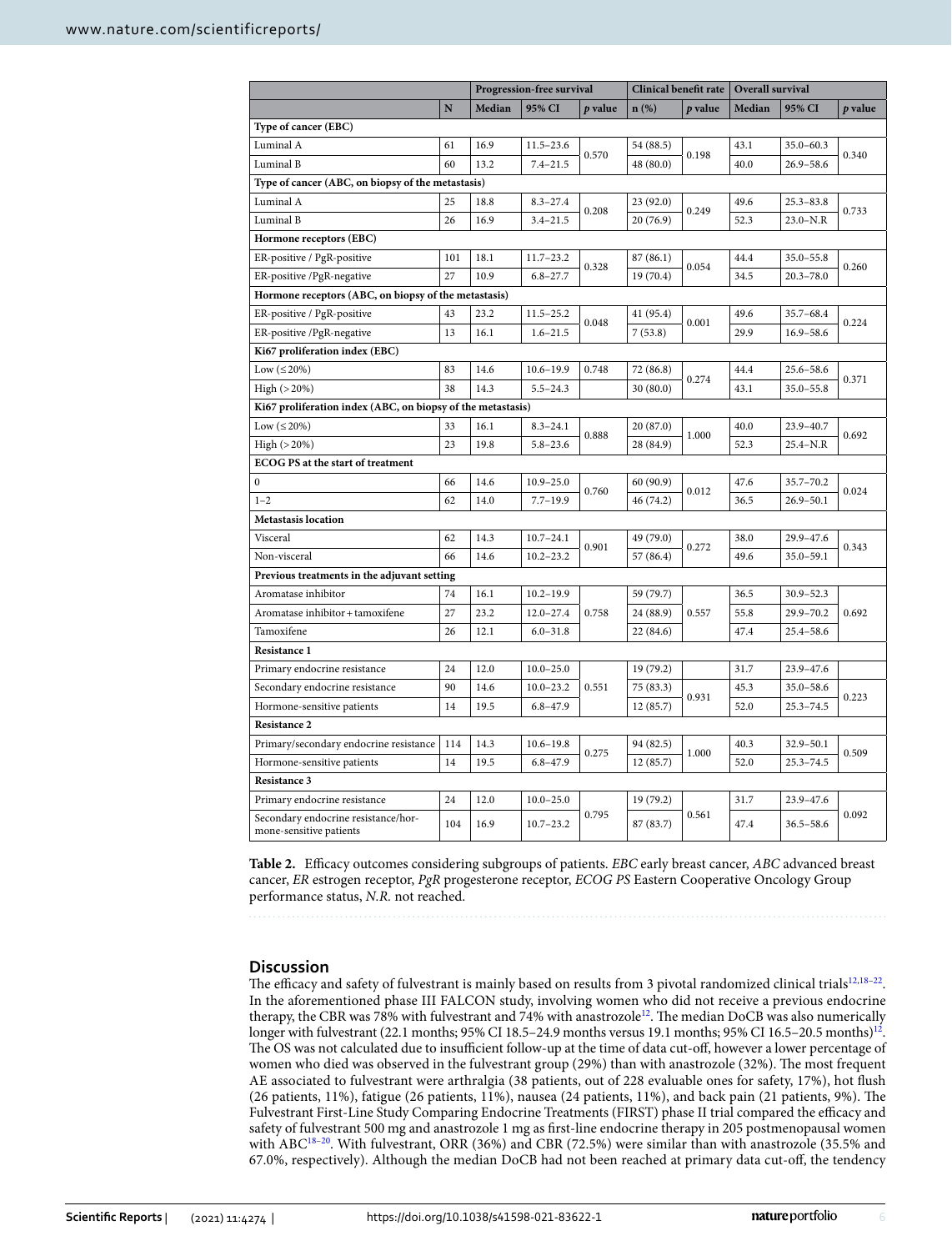

<span id="page-6-0"></span>

| <b>Adverse event</b>                            | Number of patients (%) |  |  |  |  |
|-------------------------------------------------|------------------------|--|--|--|--|
| Musculoskeletal and connective tissue disorders | 53 (38.1)              |  |  |  |  |
| Asthenia                                        | 48 (34.5)              |  |  |  |  |
| Injection site reactions                        | 30(21.6)               |  |  |  |  |
| Nausea                                          | 18 (12.9)              |  |  |  |  |
| Decreased appetite                              | 18 (12.9)              |  |  |  |  |
| Diarrhea                                        | 15(10.8)               |  |  |  |  |
| Headache                                        | 13(9.4)                |  |  |  |  |
| Dyspnea                                         | 13(9.4)                |  |  |  |  |
| Peripheral neuropathy                           | 11(7.9)                |  |  |  |  |
| Palmar-plantar erythrodysesthesia syndrome      | 11(7.9)                |  |  |  |  |
| Vomiting                                        | 10(7.2)                |  |  |  |  |
| Abdominal pain-upper                            | 8(5.8)                 |  |  |  |  |
| Neutropenia                                     | 7(5.0)                 |  |  |  |  |
| Constipation                                    | 7(5.0)                 |  |  |  |  |
| Rash                                            | 7(5.0)                 |  |  |  |  |
| Hot flush                                       | 7(5.0)                 |  |  |  |  |

<span id="page-6-1"></span>**Table 3.** Incidence of most frequent adverse events.

favored fulvestrant, with respect to anastrozol[e18.](#page-7-17) A subsequent follow-up analysis (when 79.5% of patients had discontinued the study treatment) revealed a signifcant longer time to progression with fulvestrant (23.4 months) than anastrozole (13.1 months), i.e. 34% reduced the progression risk[19](#page-7-19). Moreover, the OS was improved with fulvestrant (54.1 months versus 48.4 months with anastrozole)<sup>[20](#page-7-18)</sup>. Regarding safety, gastrointestinal disturbances (28 patients, out of 101 evaluated ones, 27.7%), joint disorders (14 patients, 13.9%), and hot fashes (13 patients, 12.9%) were the most prevalent AEs related to fulvestrant<sup>18</sup>. Finally, the phase III Comparison of Faslodex Recurrent or Metastatic Breast Cancer (CONFIRM) trial compared the efficacy and safety of fulvestrant 250 and 500 mg in 736 postmenopausal women with ABC<sup>21,22</sup>. Fulvestrant 500 mg was used in both first- and second- lines in CONFIRM population. The ORR and CBR with fulvestrant 250 mg were 10.2 and 39.6 months, respectively; and 9.1 months and 45.6 months with fulvestrant 500 mg $^{21}$ . Fulvestrant 500 mg showed a significant longer PFS (6.5 months) versus 250 mg (5.5 months). The median OS was 22.3 and 26.4 months for fulvestrant 250 and 500 mg, respectively[22](#page-8-0). Most prevalent grade≥3 AEs with fulvestrant 250 mg were: joint disorders (8 patients, out of 374 evaluable ones, 2.1%), thromboembolic events (4 patients, 1.1%), and ischemic cardiovascular disorders (3 patients, 0.8%); whereas with fulvestrant 500 mg were joint disorders (8 patients, out of 361 evaluable, 2.2%), and gastrointestinal disturbances (8 patients,  $2.2\%)^{21}$ .

Results from our present real-world study are in concordance with pivotal trials<sup>12[,18](#page-7-17)-22</sup>: CBR (82.8%, slightly higher than 78% in FALCON trial)<sup>[12](#page-7-11)</sup>, DoCB (19.2 months, slightly reduced than 22.1 months in FALCON trial); PFS (14.6 months, similar to 16.6 months in FALCON trial), and OS (43.1 months, slightly reduced than 54.1 months in FIRST trial<sup>21</sup>. The combination of a CDK4/6inhibitor (such as palbociclib, ribociclib or abemaci-clib) with endocrine therapy is the standard treatment for ER-positive/HER2-negative MBC<sup>[10](#page-7-9)</sup>. Recent studies have demonstrated that the combination of a CDK4/6 inhibitor and fulvestrant improves OS in patients with hormone receptor-positive, HER 2-negative MBC, either afer failure of endocrine therapy (and irrespective of

7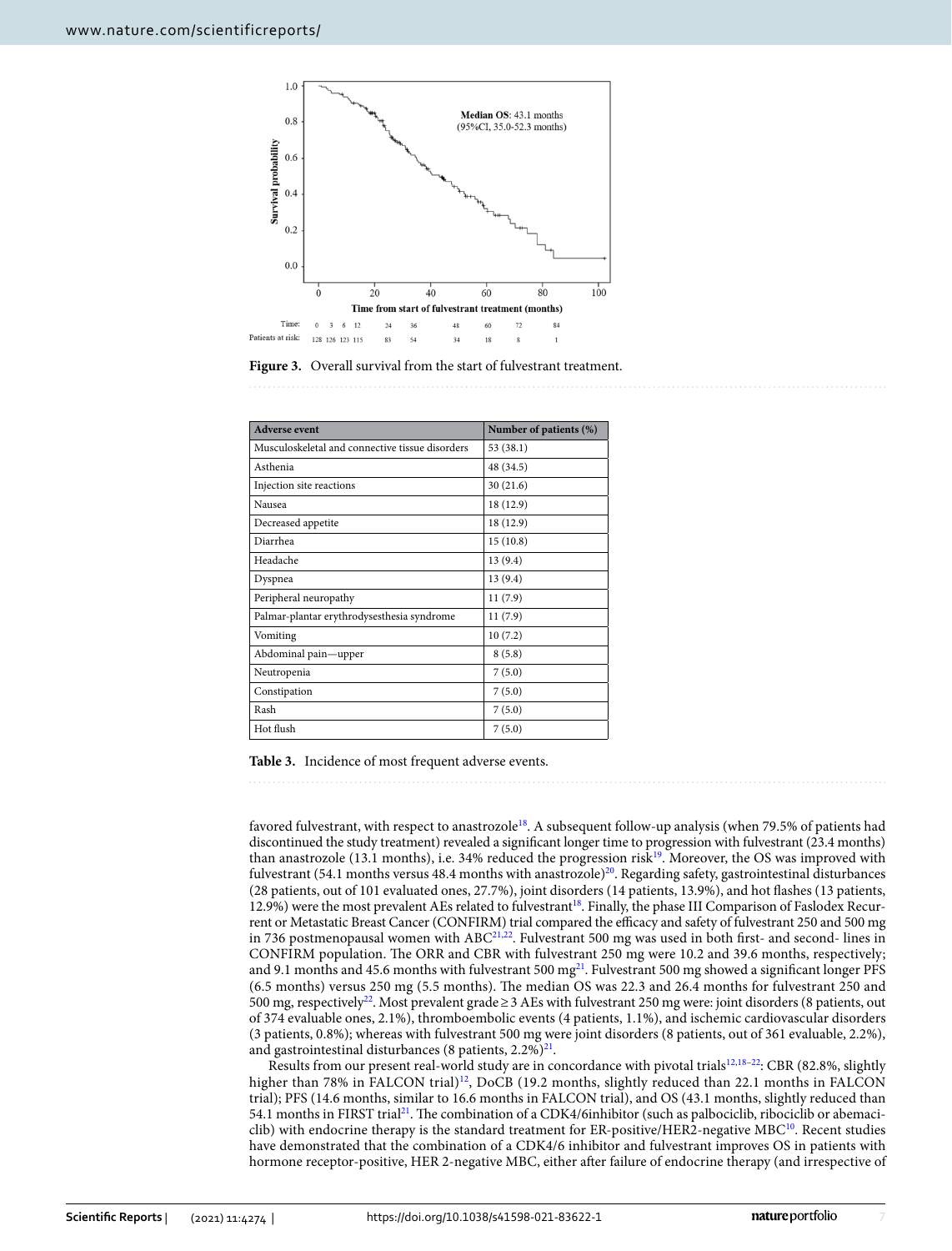menopausal status), and as first- or second-line therapy in postmenopausal women $23,24$  $23,24$  $23,24$ . Our present study provides real-world efficacy data from fulvestrant (a high CBR and PFS of 14 months) that can be useful for patients who are not candidate for receiving a CDK4/6 inhibitor, due to possible added toxicity of the inhibitor, other comorbidities, elderly fragility, or that the patient is not able of undergoing the frequent clinical and hematologic controls required for CDK4/6 inhibitors. Indeed, ESMO has recommended for the management of MBC patients during the COVID-19 pandemic that, when combining CDK4/6 inhibitors with endocrine therapies, it is needed to consider risks of neutropenia, and that the patient requires close monitoring of symptoms of infection $25,26$  $25,26$ . And so, considering the option of postponing a line of CDK4/6 inhibitors, for bone only, low burden, de novo metastatic disease, particularly in the elderly. Therefore, nowadays, the results from our study are relevant because an important group of patients could beneft from fulvestrant in frst-line of MBC treatment.

On the other hand, there are no currently clinical tools that predict which patients may beneft from diverse endocrine therapies<sup>27</sup>. The CONFIRM and FIRST trials also evaluated PFS according to the characteristics of patients; however, the treatment efficacy was consistent across subgroups $19-21$  $19-21$ . By contrast, FALCON study revealed that visceral involvement showed a signifcant diferentiation in PFS (fulvestrant versus anastrozole[\)12](#page-7-11). In patients receiving fulvestrant, PFS was 22.3 months (95% CI 16.6–32.8 months) for those with non-visceral disease, and 13.8 months (95% CI 11.0–16.5 months) with visceral involvement. In our real-world study, visceral disease was not associated with a diferential efectiveness of fulvestrant. Nevertheless, ECOG PS 0 at the start of treatment was associated with greater CBR and OS, compared with ECOG 1–2.

Regarding the safety profile, reported AEs were in line with observed previously in clinical trials $12,18-22$  $12,18-22$  $12,18-22$ . Most frequent AEs included those concerning the musculoskeletal and connective tissue, administration site, and gastrointestinal disorders. The AEs did not raise any major concerns. The main limitation of the study derived from its retrospective design; providing only available data.

### **Conclusion**

Results in real-world settings are in concordance with previously observed in randomized clinical trials. Moreover, fulvestrant continues to demonstrate clinical benefts in real-world settings, and appears well tolerated as frst-line for the treatment of postmenopausal women with ER-positive ABC.

#### **Data availability**

The datasets generated during and/or analyzed during the current study are available from the corresponding author on reasonable request.

Received: 23 September 2020; Accepted: 3 February 2021 Published online: 19 February 2021

#### **References**

- <span id="page-7-0"></span>1. Bray, F. *et al.* Global cancer statistics 2018: GLOBOCAN estimates of incidence and mortality worldwide for 36 cancers in 185 countries. *CA Cancer J. Clin.* **68**(6), 394–424 (2018).
- <span id="page-7-1"></span>2. Hortobagyi, G. N. et al. The global breast cancer burden: variations in epidemiology and survival. *Clin. Breast Cancer* 6(5), 391-401 (2005).
- <span id="page-7-2"></span>3. Wang, R. et al. The clinicopathological features and survival outcomes of patients with different metastatic sites in stage IV breast cancer. *BMC Cancer* **19**(1), 1091 (2019).
- <span id="page-7-3"></span>4. Redig, A. J. & McAllister, S. S. Breast cancer as a systemic disease: a view of metastasis. *J. Intern. Med.* **274**(2), 113–126 (2013).
- <span id="page-7-4"></span>5. Mouttet, D. *et al.* Estrogen-receptor, progesterone-receptor and HER2 status determination in invasive breast cancer. Concordance between immuno-histochemistry and MapQuant™ microarray based assay. *PLoS ONE* **11**(2), e0146474 (2016).
- <span id="page-7-5"></span>6. Bulut, N. & Altundag, K. Does estrogen receptor determination afect prognosis in early stage breast cancers?. *Int. J. Clin. Exp. Med.* **8**(11), 21454–21459 (2015).
- <span id="page-7-6"></span>7. Jin, X. & Mu, P. Targeting breast cancer metastasis. *Breast Cancer (Auckl).* **9**(1), 23–34 (2015).
- <span id="page-7-7"></span>8. Iorfda, M., Mazza, M. & Munzone, E. Fulvestrant in combination with CDK4/6 inhibitors for HER2- metastatic breast cancers: current perspectives. *Breast Cancer (Dove Med Press)* **12**, 45–56 (2020).
- <span id="page-7-8"></span>9. Bedard, P. L., Freedman, O. C., Howell, A. & Clemons, M. Overcoming endocrine resistance in breast cancer: are signal transduction inhibitors the answer?. *Breast Cancer Res. Treat.* **108**, 307–317 (2008).
- <span id="page-7-9"></span>10. Desnoyers, A., Nadler, M. B., Kumar, V., Saleh, R. & Amir, E. Comparison of treatment-related adverse events of diferent Cyclindependent kinase 4/6 inhibitors in metastatic breast cancer: A network meta-analysis. *Cancer Treat. Rev.* **90**, 102086 (2020).
- <span id="page-7-10"></span>11. Nathan, M. R. & Schmid, P. A review of fulvestrant in breast cancer. *Oncol. Ther.* **5**(1), 17-29 (2017).
- <span id="page-7-11"></span>12. Robertson, J. F. R. *et al.* Fulvestrant 500 mg versus anastrozole 1 mg for hormone receptor-positive advanced breast cancer (FAL-CON): an international, randomised, double-blind, phase 3 trial. *Lancet* **388**(10063), 2997–3005 (2016).
- <span id="page-7-12"></span>13. Sherman, R. E. *et al.* Real-world evidence—what is it and what can it tell us?. *N. Engl. J. Med.* **375**(23), 2293–2297 (2016).
- <span id="page-7-13"></span>14. NCCN Guidelines: Breast Cancer. Version 2. Available at: [www.nccn.org/professionals/physician\\_gls/pdf/breast.pdf](http://www.nccn.org/professionals/physician_gls/pdf/breast.pdf) (2016).
- <span id="page-7-14"></span>15. Oken, M. M. *et al.* Toxicity and response criteria of the Eastern Cooperative Oncology Group. *Am. J. Clin. Oncol.* **5**(6), 649–655 (1982).
- <span id="page-7-15"></span>16. Yanagawa, M. *et al.* Luminal A and luminal B (HER2 negative) subtypes of breast cancer consist of a mixture of tumors with different genotype. *BMC Res. Notes* **5**, 376 (2012).
- <span id="page-7-16"></span>17. Bustreo, S. *et al.* Optimal Ki67 cut-of for luminal breast cancer prognostic evaluation: a large case series study with a long-term follow-up. *Breast Cancer Res. Treat.* **157**(2), 363–371 (2016).
- <span id="page-7-17"></span>18. Robertson, J. F. *et al.* Activity of fulvestrant 500 mg versus anastrozole 1 mg as frst-line treatment for advanced breast cancer: results from the FIRST study. *J. Clin. Oncol.* **27**(27), 4530–4535 (2009).
- <span id="page-7-19"></span>19. Robertson, J. F. *et al.* Fulvestrant 500 mg versus anastrozole 1 mg for the frst-line treatment of advanced breast cancer: follow-up analysis from the randomized 'FIRST' study. *Breast Cancer Res Treat.* **136**(2), 503–511 (2012).
- <span id="page-7-18"></span>20. Ellis, M. J. *et al.* Fulvestrant 500 mg versus anastrozole 1 mg for the frst-line treatment of advanced breast cancer: overall survival analysis from the phase II frst study. *J. Clin. Oncol.* **33**(32), 3781–3787 (2015).
- <span id="page-7-20"></span>21. Di Leo, A. *et al.* Results of the CONFIRM phase III trial comparing fulvestrant 250 mg with fulvestrant 500 mg in postmenopausal women with estrogen receptor-positive advanced breast cancer. *J. Clin. Oncol.* **28**(30), 4594–4600 (2010).